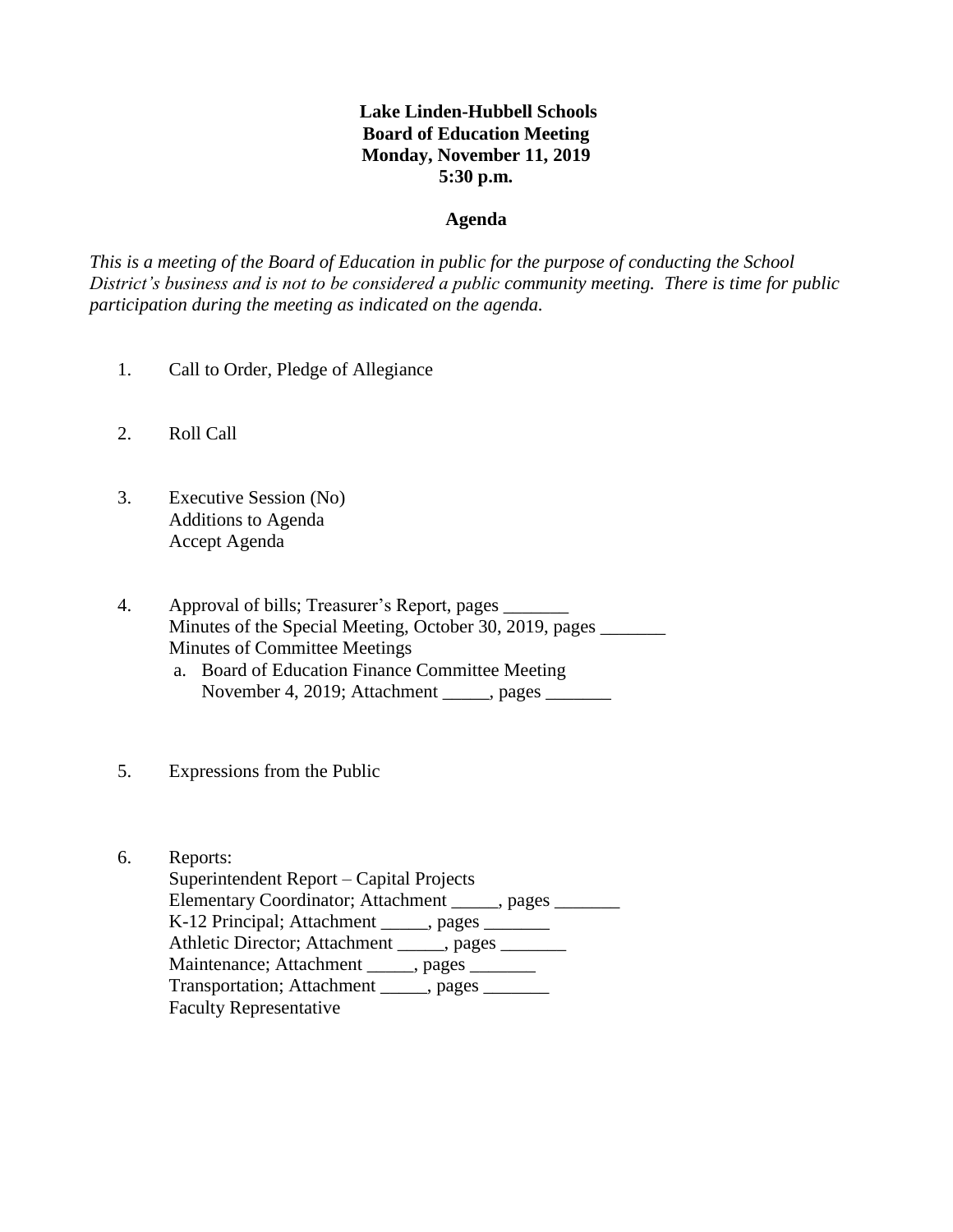## **Trip Approvals**

7. Motion: Moved by \_\_\_\_\_ and seconded by \_\_\_\_\_ to approve the attendance of Robert Miller at the Michigan Music Conference to be held in Grand Rapids, Michigan on January 16-18, 2020. Attachment \_\_\_\_\_, pages \_\_\_\_\_\_\_

### **Board of Education Committee Reports**

- 8.Board of Education Committee Reports
	- a. Board of Education Finance Committee Meeting November 4, 2019; Attachment , pages

### **Board of Education Recognition**

9. Motion:

Moved by \_\_\_\_\_ and seconded by \_\_\_\_\_\_ to recognize student athletes, teams and coaches for honors earned during the 2019 Varsity Football and Volleyball seasons. Attachment \_\_\_\_\_, pages \_\_\_\_\_\_\_

#### **New Business**

10. Resolution:

 To impose a Summer property tax levy to collect property taxes, including debt services, upon property located within the School District, and continuing from year to year until specifically revoked by this Board of Education. Motion: See attachment \_\_\_\_\_, pages \_\_\_\_\_\_

11. Motion:

Moved by \_\_\_\_\_ and seconded by \_\_\_\_\_\_ to approve the District audit report for the District accounts/funds as submitted by Sturos, CPA, P.C. for the fiscal year ended June 30, 2019. Enclosure

12. Motion:

Moved by \_\_\_\_\_ and seconded by \_\_\_\_\_ to approve the District Goals as presented. Attachment \_\_\_\_\_, pages \_\_\_\_\_\_\_